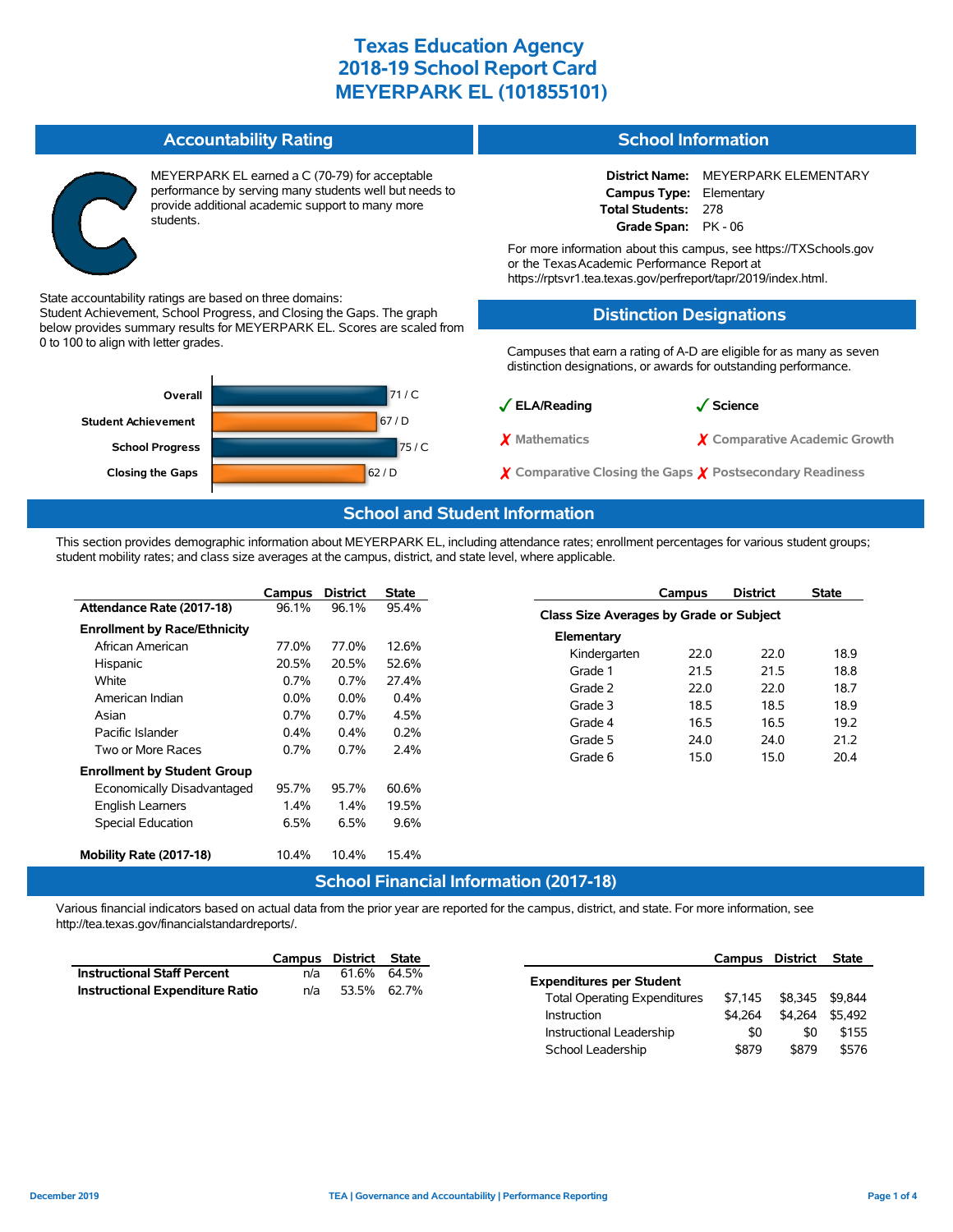#### **STAAR Outcomes**

This section provides STAAR performance and Academic Growth outcomes. Academic Growth measures whether students are maintaining performance or improving from year to year.

|                                                                                |      |              |     |     | African                           |        |        | American |        | <b>Pacific</b>  | <b>More</b>                  | Econ          |
|--------------------------------------------------------------------------------|------|--------------|-----|-----|-----------------------------------|--------|--------|----------|--------|-----------------|------------------------------|---------------|
|                                                                                |      | <b>State</b> |     |     | District Campus American Hispanic |        | White  | Indian   | Asian  | <b>Islander</b> | Races                        | <b>Disadv</b> |
| STAAR Performance Rates at Approaches Grade Level or Above (All Grades Tested) |      |              |     |     |                                   |        |        |          |        |                 |                              |               |
| All Subjects                                                                   | 2019 | 78%          | 70% | 70% | 71%                               | 62%    |        |          | $\ast$ |                 |                              | 70%           |
|                                                                                | 2018 | 77%          | 70% | 70% | 69%                               | 72%    |        |          | $\ast$ |                 |                              | 71%           |
| ELA/Reading                                                                    | 2019 | 75%          | 75% | 75% | 76%                               | 67%    | $\ast$ |          | *      |                 | $\overline{a}$               | 75%           |
|                                                                                | 2018 | 74%          | 69% | 69% | 71%                               | 59%    |        |          | *      |                 | $\overline{a}$               | 70%           |
| <b>Mathematics</b>                                                             | 2019 | 82%          | 67% | 67% | 67%                               | 62%    |        |          | $\ast$ |                 | $\overline{a}$               | 67%           |
|                                                                                | 2018 | 81%          | 72% | 72% | 69%                               | 82%    |        |          | *      |                 | $\overline{a}$               | 74%           |
| Writing                                                                        | 2019 | 68%          | 65% | 65% | 65%                               | 57%    |        |          | $\ast$ |                 | $\overline{a}$               | 61%           |
|                                                                                | 2018 | 66%          | 61% | 61% | 60%                               | $\ast$ |        |          |        |                 | $\overline{a}$               | 62%           |
| Science                                                                        | 2019 | 81%          | 71% | 71% | 75%                               | $\ast$ |        |          |        |                 | $\overline{a}$               | 71%           |
|                                                                                | 2018 | 80%          | 72% | 72% | 67%                               | $\ast$ |        |          |        |                 |                              | 76%           |
| STAAR Performance Rates at Meets Grade Level or Above (All Grades Tested)      |      |              |     |     |                                   |        |        |          |        |                 |                              |               |
| All Subjects                                                                   | 2019 | 50%          | 33% | 33% | 35%                               | 23%    | $\ast$ |          | *      |                 | $\overline{a}$               | 33%           |
|                                                                                | 2018 | 48%          | 29% | 29% | 29%                               | 23%    | $\ast$ |          | *      |                 | $\overline{a}$               | 31%           |
| ELA/Reading                                                                    | 2019 | 48%          | 37% | 37% | 42%                               | 19%    |        |          | $\ast$ |                 | L,                           | 38%           |
|                                                                                | 2018 | 46%          | 30% | 30% | 29%                               | 29%    |        |          | $\ast$ |                 | $\overline{a}$               | 32%           |
| <b>Mathematics</b>                                                             | 2019 | 52%          | 30% | 30% | 30%                               | 24%    |        |          | $\ast$ |                 | $\overline{a}$               | 29%           |
|                                                                                | 2018 | 50%          | 34% | 34% | 35%                               | 24%    |        |          | $\ast$ |                 | $\qquad \qquad \blacksquare$ | 36%           |
| Writing                                                                        | 2019 | 38%          | 16% | 16% | 17%                               | 14%    |        |          | $\ast$ |                 | $\overline{a}$               | 18%           |
|                                                                                | 2018 | 41%          | 26% | 26% | 30%                               | $\ast$ |        |          |        |                 | $\overline{a}$               | 29%           |
| Science                                                                        | 2019 | 54%          | 46% | 46% | 45%                               | $\ast$ |        |          |        |                 | $\overline{\phantom{a}}$     | 46%           |
|                                                                                | 2018 | 51%          | 6%  | 6%  | 0%                                | $\ast$ | $\ast$ |          |        |                 |                              | 6%            |
| STAAR Performance Rates at Masters Grade Level (All Grades Tested)             |      |              |     |     |                                   |        |        |          |        |                 |                              |               |
| All Subjects                                                                   | 2019 | 24%          | 15% | 15% | 16%                               | 11%    |        |          | $\ast$ |                 |                              | 16%           |
|                                                                                | 2018 | 22%          | 11% | 11% | 11%                               | 10%    |        |          | $\ast$ |                 | $\overline{a}$               | 12%           |
| ELA/Reading                                                                    | 2019 | 21%          | 17% | 17% | 18%                               | 10%    |        |          | $\ast$ |                 | $\overline{a}$               | 17%           |
|                                                                                | 2018 | 19%          | 14% | 14% | 13%                               | 12%    |        |          | $\ast$ |                 | $\overline{a}$               | 15%           |
| Mathematics                                                                    | 2019 | 26%          | 15% | 15% | 15%                               | 10%    |        |          | $\ast$ |                 | $\overline{a}$               | 14%           |
|                                                                                | 2018 | 24%          | 10% | 10% | 10%                               | 12%    |        |          | $\ast$ |                 | $\overline{a}$               | 10%           |
| Writing                                                                        | 2019 | 14%          | 6%  | 6%  | 9%                                | 0%     |        |          | $\ast$ |                 | $\overline{a}$               | 7%            |
|                                                                                | 2018 | 13%          | 13% | 13% | 15%                               | $\ast$ |        |          |        |                 | $\overline{a}$               | 14%           |
| Science                                                                        | 2019 | 25%          | 25% | 25% | 20%                               | $\ast$ |        |          |        |                 | $\overline{a}$               | 25%           |
|                                                                                | 2018 | 23%          | 0%  | 0%  | 0%                                | $\ast$ | $\ast$ |          |        |                 |                              | 0%            |
| Academic Growth Score (All Grades Tested)                                      |      |              |     |     |                                   |        |        |          |        |                 |                              |               |
| <b>Both Subjects</b>                                                           | 2019 | 69           | 61  | 61  | 66                                | 36     |        |          | $\ast$ |                 |                              | 61            |
|                                                                                | 2018 | 69           | 62  | 62  | 61                                | 61     |        |          |        |                 | $\overline{a}$               | 61            |
| ELA/Reading                                                                    | 2019 | 68           | 65  | 65  | 70                                | 40     |        |          | $\ast$ |                 |                              | 66            |
|                                                                                | 2018 | 69           | 60  | 60  | 59                                | 64     |        |          |        |                 |                              | 60            |
| <b>Mathematics</b>                                                             | 2019 | 70           | 58  | 58  | 63                                | 33     |        |          |        |                 |                              | 56            |
|                                                                                | 2018 | 70           | 63  | 63  | 63                                | 59     | $\ast$ |          |        |                 |                              | 62            |

? Indicates that the data for this item were statistically improbable or were reported outside a reasonable range.<br>- Indicates zero observations reported for this group.<br>\* Indicates results are masked due to small numbers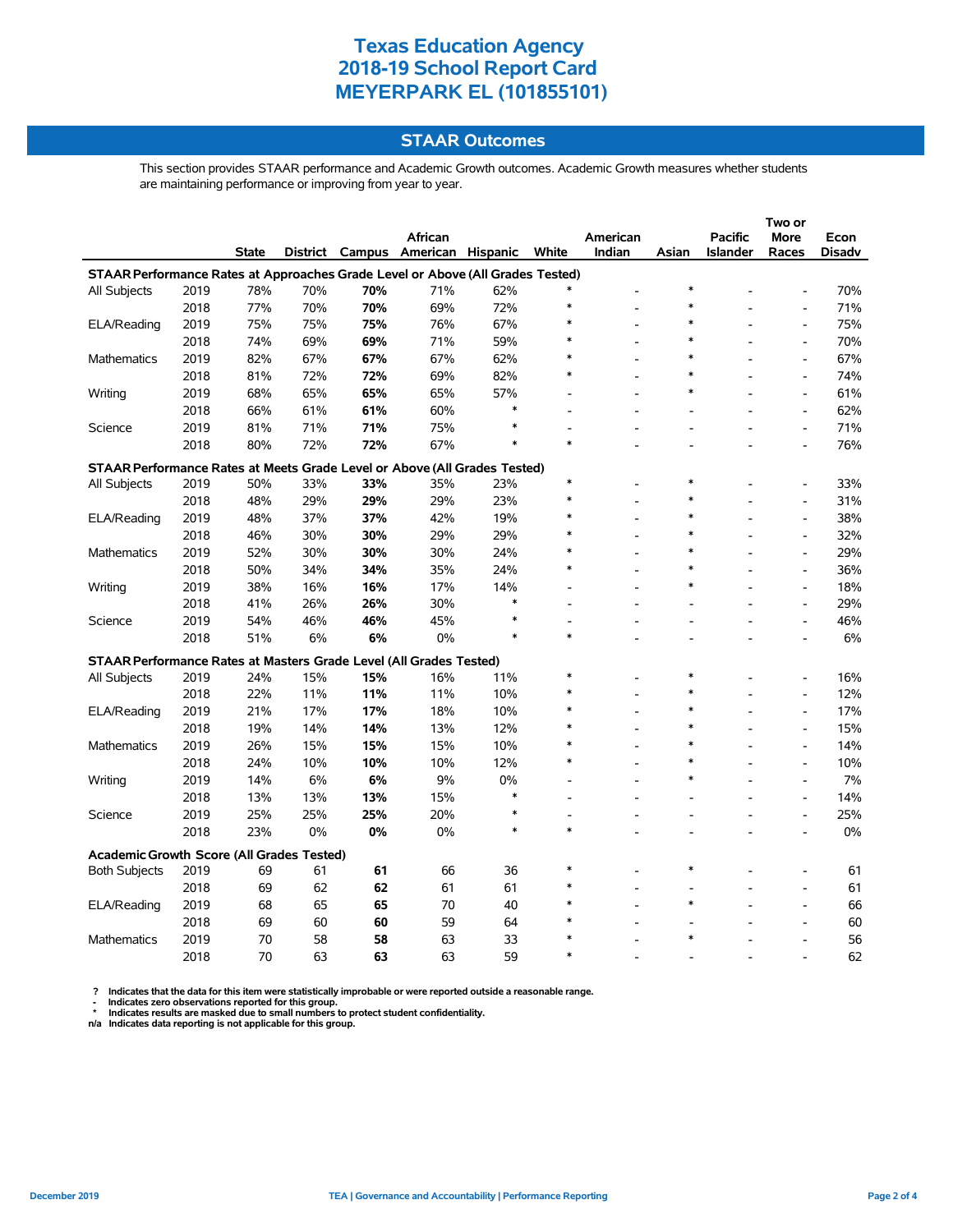#### **Prior-Year Non-Proficient and Student Success Initiative STAAR Outcomes**

Progress of Prior-Year Non-Proficient Students shows STAAR performance rates for students who did not perform satisfactorily in 2017-18 but did in 2018-19. Student Success Initiative shows rates related to the requirement for students to demonstrate proficiency on the reading and mathematics STAAR in grades 5 and 8.

|                                                                       |              |          |                                                          | African                                                               |                 |       | American |       | <b>Pacific</b>  | <b>More</b> | Econ          |  |
|-----------------------------------------------------------------------|--------------|----------|----------------------------------------------------------|-----------------------------------------------------------------------|-----------------|-------|----------|-------|-----------------|-------------|---------------|--|
|                                                                       | <b>State</b> | District | Campus                                                   | American                                                              | <b>Hispanic</b> | White | Indian   | Asian | <b>Islander</b> | Races       | <b>Disadv</b> |  |
| <b>Progress of Prior-Year Non-Proficient Students</b>                 |              |          |                                                          |                                                                       |                 |       |          |       |                 |             |               |  |
| Sum of Grades 4-8                                                     |              |          |                                                          |                                                                       |                 |       |          |       |                 |             |               |  |
| Reading<br>2019                                                       | 41%          | 53%      | 53%                                                      | 62%                                                                   | *               |       |          |       |                 |             | 56%           |  |
| 2018                                                                  | 38%          | $\ast$   | $\star$                                                  | $\ast$                                                                | $\ast$          |       |          |       |                 |             | $\ast$        |  |
| <b>Mathematics</b>                                                    |              |          |                                                          |                                                                       |                 |       |          |       |                 |             |               |  |
| 2019                                                                  | 45%          | 33%      | 33%                                                      | 33%                                                                   | *               |       |          |       |                 |             | 35%           |  |
| 2018                                                                  | 47%          | 31%      | 31%                                                      | $\ast$                                                                | $\ast$          |       |          |       |                 |             | $\ast$        |  |
| <b>Students Success Initiative</b>                                    |              |          |                                                          |                                                                       |                 |       |          |       |                 |             |               |  |
| <b>Grade 5 Reading</b>                                                |              |          |                                                          |                                                                       |                 |       |          |       |                 |             |               |  |
|                                                                       |              |          |                                                          | Students Meeting Approaches Grade Level on First STAAR Administration |                 |       |          |       |                 |             |               |  |
| 2019                                                                  | 78%          | 63%      | 63%                                                      | 70%                                                                   | $\ast$          |       |          |       |                 |             | 63%           |  |
|                                                                       |              |          | Students Requiring Accelerated Instruction               |                                                                       |                 |       |          |       |                 |             |               |  |
| 2019                                                                  | 22%          | 38%      | 38%                                                      | 30%                                                                   | $\ast$          |       |          |       |                 |             | 38%           |  |
| <b>STAAR Cumulative Met Standard</b>                                  |              |          |                                                          |                                                                       |                 |       |          |       |                 |             |               |  |
| 2019                                                                  | 86%          | 88%      | 88%                                                      | 95%                                                                   | $\ast$          |       |          |       |                 |             | 88%           |  |
| <b>Grade 5 Mathematics</b>                                            |              |          |                                                          |                                                                       |                 |       |          |       |                 |             |               |  |
| Students Meeting Approaches Grade Level on First STAAR Administration |              |          |                                                          |                                                                       |                 |       |          |       |                 |             |               |  |
| 2019                                                                  | 83%          | 46%      | 46%                                                      | 45%                                                                   | $\ast$          |       |          |       |                 |             | 46%           |  |
| 2019                                                                  | 17%          | 54%      | <b>Students Requiring Accelerated Instruction</b><br>54% | 55%                                                                   | $\ast$          |       |          |       |                 |             | 54%           |  |
|                                                                       |              |          |                                                          |                                                                       |                 |       |          |       |                 |             |               |  |
| <b>STAAR Cumulative Met Standard</b><br>2019                          | 90%          | 75%      | 75%                                                      | 75%                                                                   | $\ast$          |       |          |       |                 |             | 75%           |  |

 **? Indicates that the data for this item were statistically improbable or were reported outside a reasonable range.**

- Indicates zero observations reported for this group.<br>\* Indicates results are masked due to small numbers to protect student confidentiality.<br>n/a Indicates data reporting is not applicable for this group.

l,